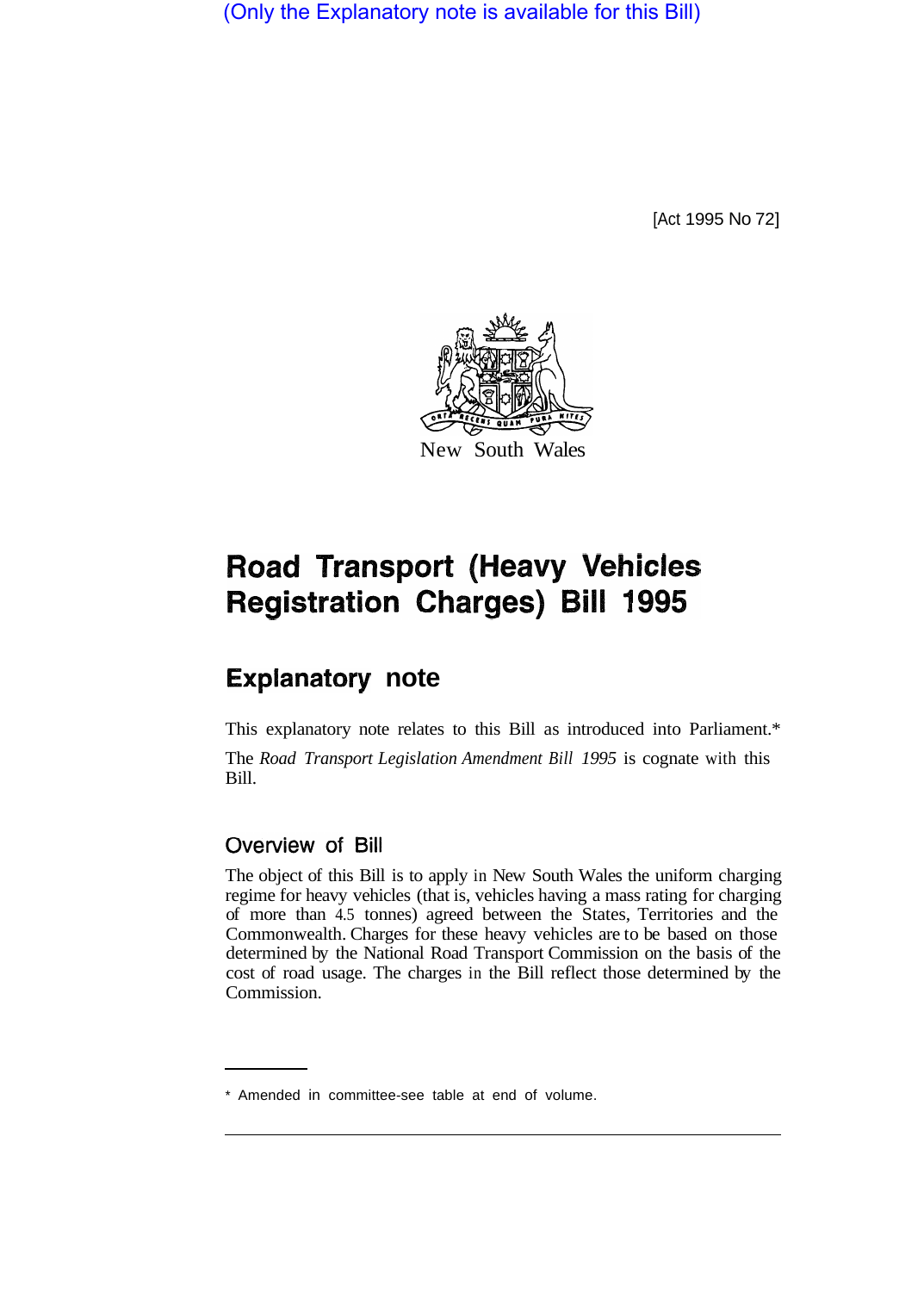**Explanatory note** 

## Outline of provisions

#### Part 1 **Preliminary**

**Clause 1** sets out the name (also called the short title) of the proposed Act.

**Clause 2** provides that the proposed Act will commence on a day or days to be proclaimed.

**Clause 3** defines certain words and expressions used in the proposed Act. Other definitions relating to vehicle classification for the purposes of charges are contained in Part 1 of Schedule 1 to the proposed Act.

**Clause 4** sets out the object of the proposed Act, as stated in the Overview above.

**Clause** *5* applies the proposed Act to vehicles with a mass rating for charging of more than **4.5** tonnes and that are of a description of vehicle for which provision is made in Schedule 1 for an amount of charge (including a nil charge).

**Clause** *6* provides that the proposed Act binds the Crown.

#### Part 2 **Registration and permit charges**

#### Division 1 **Amount of charges**

**Clause 7** provides that the annual registration charges for vehicles are the charges set out in Part 2 of Schedule 1. The proposed section also provides for the determination of charges for shorter periods of registration. An additional administration fee is payable for registrations of 3 months' duration.

**Clause 8** provides that the charges for the grant of a permit for certain heavy vehicles (with a loaded mass exceeding **125** tonnes and carrying indivisible loads) are the charges set out in Part 3 of Schedule 1.

**Clause 9** enables the charges set out in Schedule **1** to be varied by the regulations, but not by more than *5* per cent annually.

**Clause 10** enables amounts of charges and administration fees to be rounded up or down to the nearest dollar.

**Explanatory note page** 2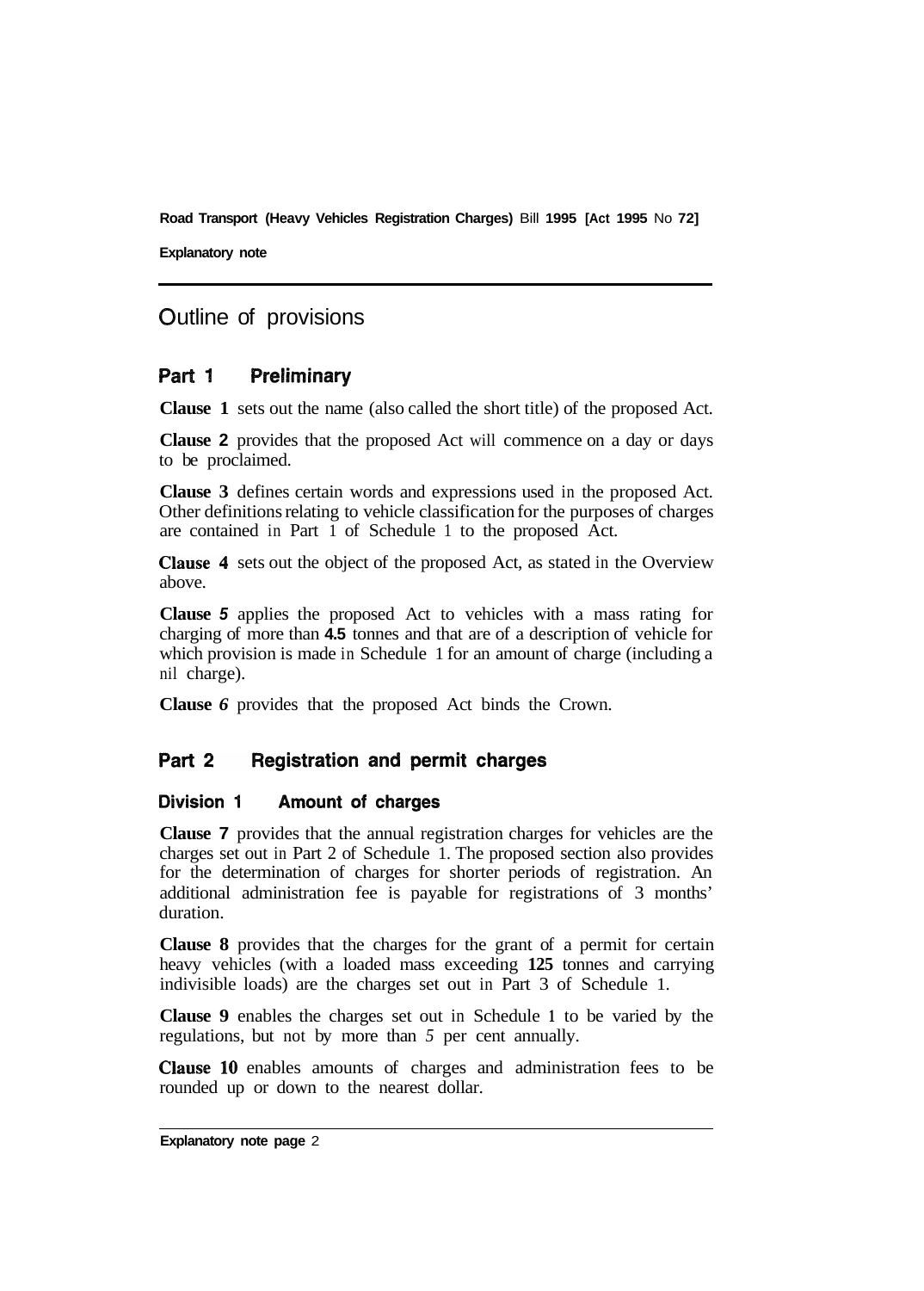Explanatory note

### **Division 2 When registration charges are payable**

**Clause 11** defines charges to include administration fees for the purposes of the Division.

**Clause 12** requires registration charges to be paid when an application is made for registration or a renewal of registration of a vehicle. It is an offence not to pay the charges (maximum penalty of \$2,000 for an individual or \$10,000 for a corporation).

**Clause 13** makes it an offence for an owner to use or drive, or cause or permit to be used or driven, on **a** public street a vehicle which is not registered or for which the required registration charges have not been paid. The maximum penalty is \$2,000 for an individual or \$10,000 for a corporation.

### **Division 3 When permit charges are payable**

**Clause 14** enables the Roads and Traffic Authority (the "Authority") to issue heavy vehicle permits to vehicles or combinations of vehicles over 125 tonnes in loaded mass and that have loads that cannot, without disproportionate effort, expense or risk of damage, be divided into 2 or more smaller loads.

**Clause 15** requires permit charges to be paid when an application is made for a heavy vehicle permit. It is an offence not to pay the charges (maximum penalty of \$2,000 for an individual or \$10,000 for a corporation).

**Clause 16** makes it an offence to use or drive, or permit to be used or driven, on **a** public street a vehicle referred to above for which a permit has not been granted or for which permit charges have not been paid. The maximum penalty is \$2,000 for an individual or \$10,000 for **a** corporation.

### **Part 3 Assessment and collection of charges**

**Clause 17** requires the Authority to determine charges and administration fees under the proposed Act.

**Clause 18** enables the Authority or **an** authorised officer to require vehicle owners and other persons to produce vehicles and provide information so that the Authority may determine whether and what charges are payable under the proposed Act. It is an offence not to comply with the requirement and also an offence to provide information knowing it to be false or misleading (maximum penalty of \$2,000 for an individual or \$10,000 for **a**  corporation for both offences).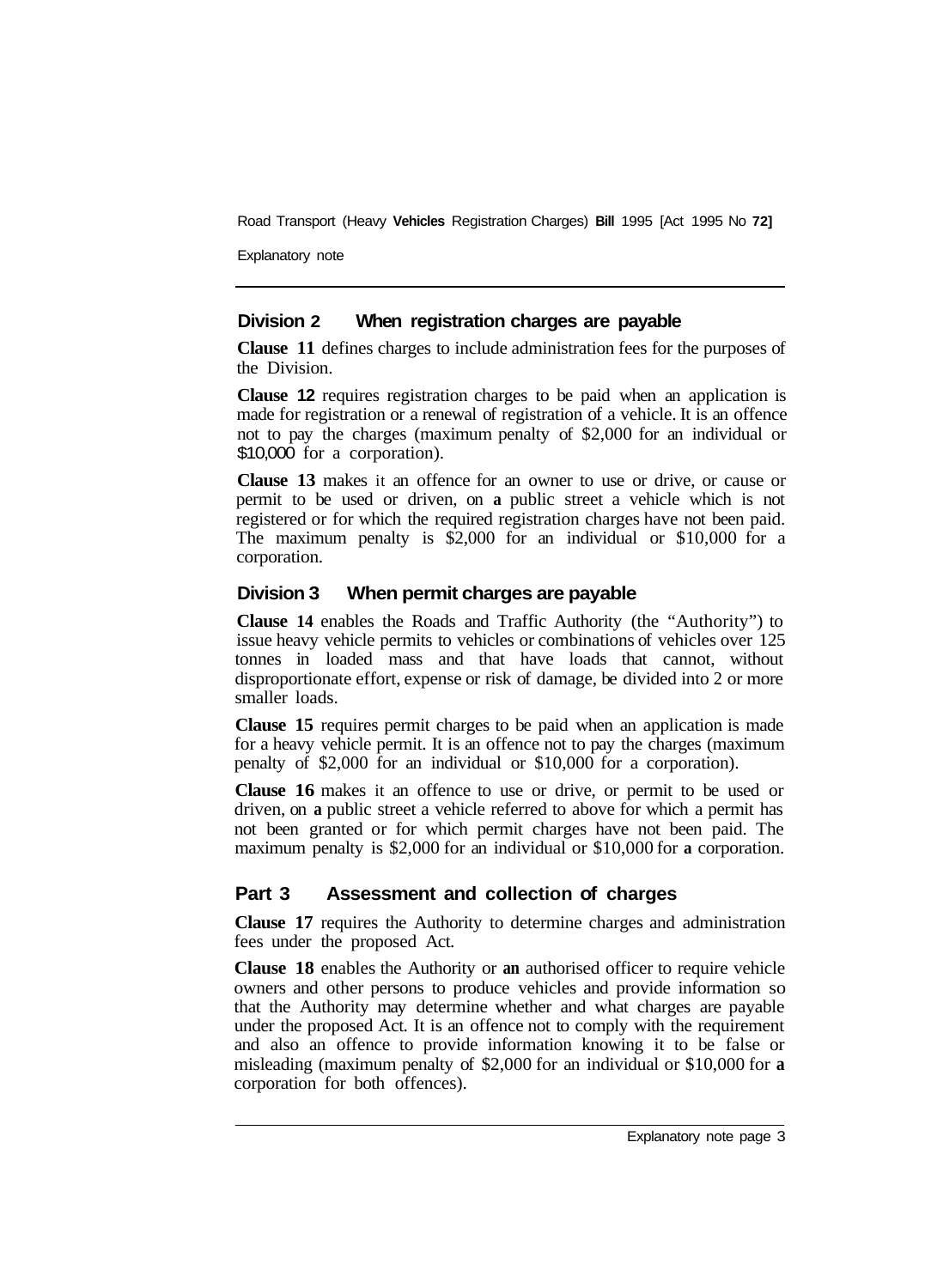Explanatory note

**Clause 19** enables the Authority at any time to adjust the charges or administration fees payable for the purpose of complying with the proposed Act and to require payment of charges or fees or additional charges or fees payable after such an adjustment. It is an offence not to comply with the requirement (maximum penalty of \$2,000 for an individual or \$10,000 for a corporation for both offences).

**Clause 20** requires changes, during the currency of registration or of **a**  heavy vehicle permit, in the construction, equipment, configuration, use or ownership of a vehicle to be notified to the Authority. The appropriate amount of charges or additional charges must be paid forthwith to the Authority. It is an offence not to pay the charges (maximum penalty of \$2,000 for an individual or \$10,000 for a corporation).

Clause 21 sets out the way charges or additional charges payable under proposed section 20 are to be calculated.

**Clause 22** gives the Authority the discretion to refund charges when the registration of a vehicle is cancelled before it expires on the application of the person in whose name the vehicle is registered or when a heavy vehicle permit is cancelled.

**Clause 23** restricts the time within which **a** refund may be granted to **3**  years or less from the date of payment of the charges.

**Clause 24** makes the amount of any charges due a debt due to the Authority recoverable in a court of competent jurisdiction by the Authority from the person liable to pay the charges.

### **Part 4 Concessions and exemptions**

**Clause 25** exempts vehicles owned by eligible pensioners from charges if they are not used for trade, business or in the course of a profession, are used solely or principally by the pensioners and are used substantially for social or domestic purposes or for pleasure. The exemption usually only extends to one vehicle except where 2 eligible pensioners are joint registered owners of 2 vehicles and are married or reside in the same household.

**Clause 26** exempts from charges vehicles (other than government-owned vehicles) used solely for or in connection with civil defence work and registered in the name of the body controlling the work. The proposed section also enables the Minister to grant an exemption or partial exemption from charges for other vehicles used solely for or in connection with civil defence work while on a public street.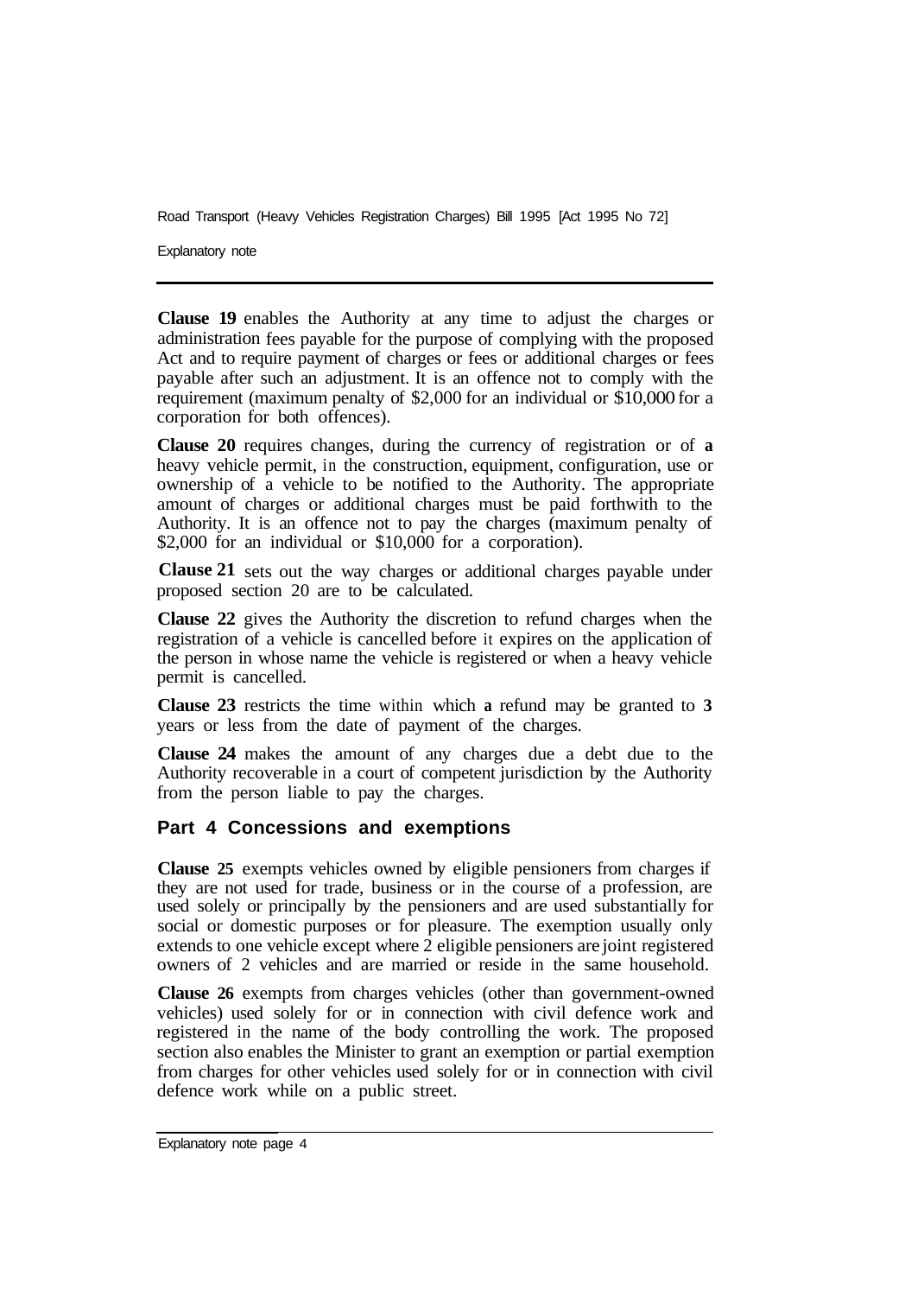#### **Explanatory note**

**Clause 27** exempts from charges vehicles (other than government-owned vehicles) specially constructed to carry out mine rescue work for the purposes of the *Mines Rescue Act 1994.* 

**Clause 28** exempts from charges a vehicle on which a trader's plate is being used in accordance with the *Traffic Act 1909.*

**Clause 29** exempts from charges a vehicle that is exempted from registration.

**Clause 30** enables the Minister to grant an exemption or partial exemption from charges for a vehicle which is used by or on behalf of an organisation having as one of its objects **a** charitable, benevolent, philanthropic or patriotic purpose if, in the Minister's opinion, the vehicle is used solely or principally as an ambulance.

#### **Part 5 Miscellaneous**

**Clause 31** makes it an offence to use or drive, or to cause or permit to be used or driven, a vehicle registered outside New South Wales on a public street in a configuration that is different from the configuration under which it is registered or exempt from registration (maximum penalty \$10,000). It is not an offence if the changed configuration would result in the same or lower registration charges in the jurisdiction in which it is registered or so exempt.

**Clause 32** makes it clear that the proposed Act does not affect powers under other Acts to charge fees or charges or take actions relating to vehicle registration.

**Clause 33** provides that offences under the proposed Act are to be dealt with summarily before a Local Court constituted by a Magistrate sitting alone.

**Clause 34** requires courts to send particulars of convictions or orders for the payment of money under the proposed Act to the Authority. It also enables orders for the payment of money to be treated as orders for the payment of money under the *Local Courts (Civil Claims) Act 1970* rather than be the subject of warrants under the *Justices Act 1902.* 

**Clause 35** provides for the Authority or an authorised officer to issue certificates to be used in proceedings as evidence of matters under the proposed Act, including amounts owing for charges.